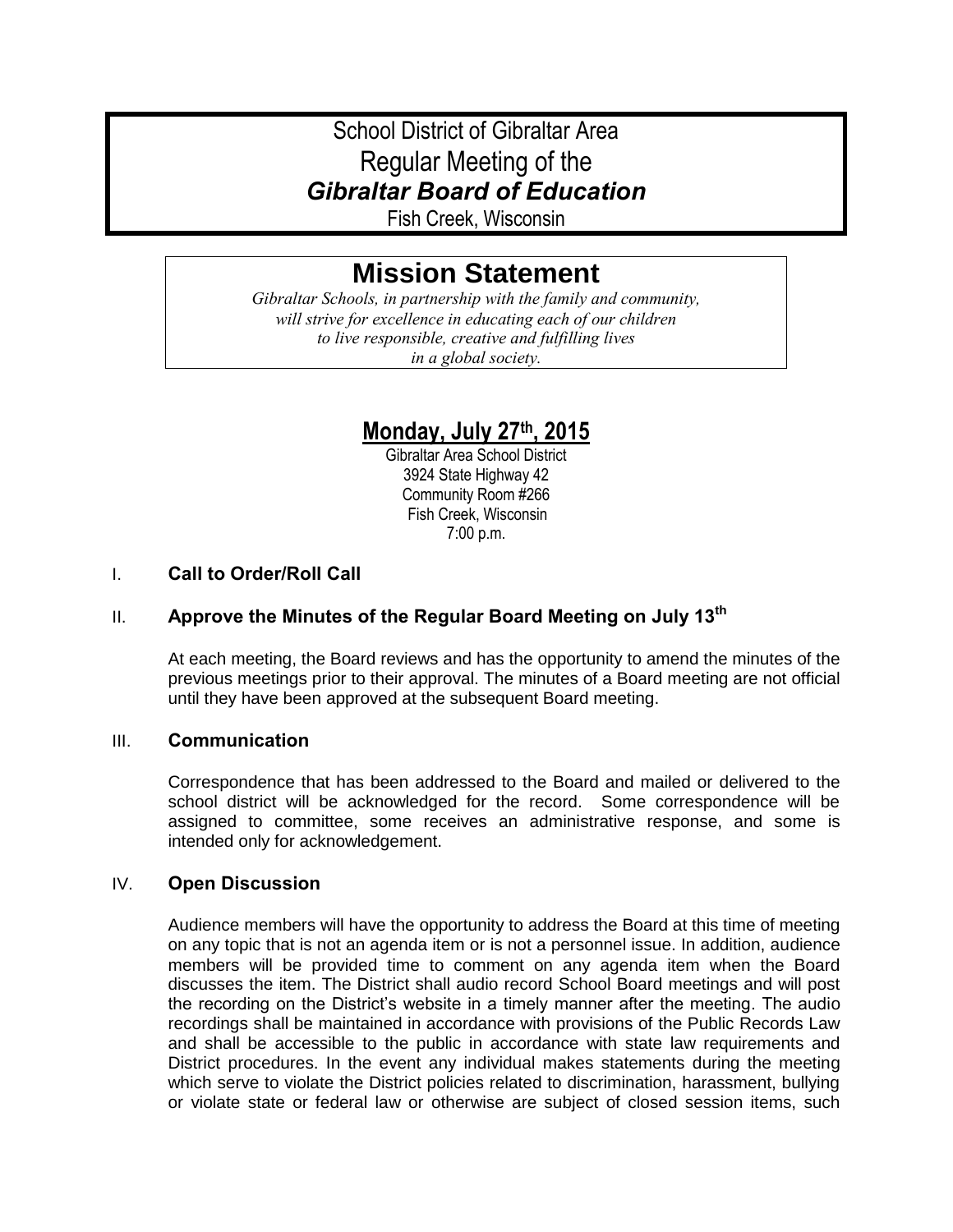portions of the original audio tape will not be posted to the District website but can be requested through the Public Records Law process. The District reserves the right to remove vulgar language, personal attacks of any kind, or offensive comments that target or disparage any ethnic, racial, or religious group.

#### V. **Hear Administrative Reports on Current School Events**

The Superintendent, Principal, Director of Learning, Dean of Students and Business Manager will use this opportunity to provide the Board with current school and district information.

#### VI. **Hear Amendment to Policy 7.04(24) Job Description – Information and Technology Services Assistant**

This will be the first reading of the amended job description for the Information and Technology Services Assistant. The administration will ask the Board to review and provide feedback regarding the proposed amendments to the job description. Job descriptions are approved as policy and Board policies require two readings.

#### VII. **Review 2015-2016 Enrollment**

The Board will review and discuss student enrollment for the 2015-2016 school year.

#### VIII. **Approve Payment of Bills**

The school district's financial bills are submitted for Board consideration at each regularly scheduled meeting. Each bill and its expense are listed. Board approval authorizes the Business Manager to pay the bills.

#### IX. **Approve Resignation From Employment**

Employee resignations are accepted by the Board as the Board is the employer of all district employees. Board acceptance puts the various processes for employee separation in motion.

## X. **Approve Employment of Assistant Volleyball Coach**

The athletic director will recommend the employment of an assistant volleyball coach.

#### XI. **Approve Employment of Elementary Teachers**

The administration will bring forth a recommendation to hire two elementary teachers.

#### XII. **Approve Employment of a District Speech & Language Teacher**

The administration will bring forth a recommendation to hire a speech and language pathologist.